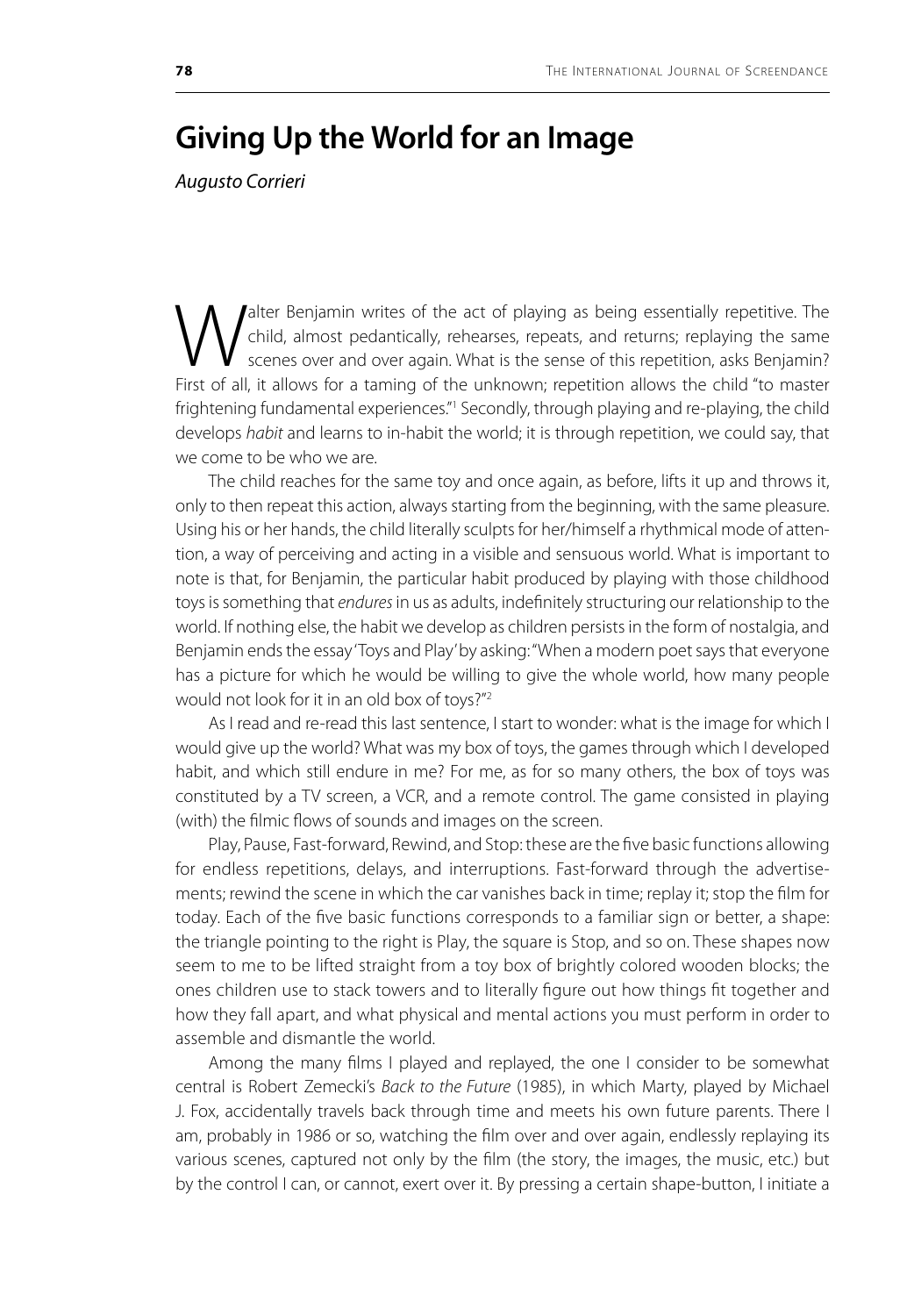

**Still from** *Back to the Future* **(1985)***.* 

particular sequence of sounds and images, thus establishing a bodily connection between my hands and the movements on the screen; but, equally so, I am at the mercy of these sounds and images, as it is these that prompt my various "editing" choices. I wonder whether I chose *Back to the Future* simply because the film is already all about reversing time flows and replaying sequences over and over again?

The TV screen, the VCR, and the remote control constituted, for so many children growing up in the 1980s, an editing room of sorts; a place for rehearsing not only film sequences but a personal *mode of duration—* a way of being with the flows of spectacle (mainly films from the United States)—which only later would prove to be a central aspect of contemporary adult life. The child watching a movie is not in a condition of drugged passivity, the inert receiver of an adult-made image. Rather, she is in the process of defining relational dynamics, finding ways to link and unlink body-action-imagesound. As Benjamin writes about our first playing, "these are the rhythms in which we first gain possession of ourselves."3

However, it is difficult to really describe the *rhythms* through which we first came to a definition; it is far easier to recount scenes and instances of the film's narrative (especially when, as in the case of *Back to the Future*, it is strongly marked by Oedipal dynamics). For example, I remember Marty meeting his future mother; uncannily, they are the same age, and she begins to fall in love with him. And then one evening, stuck in a car, Marty finds